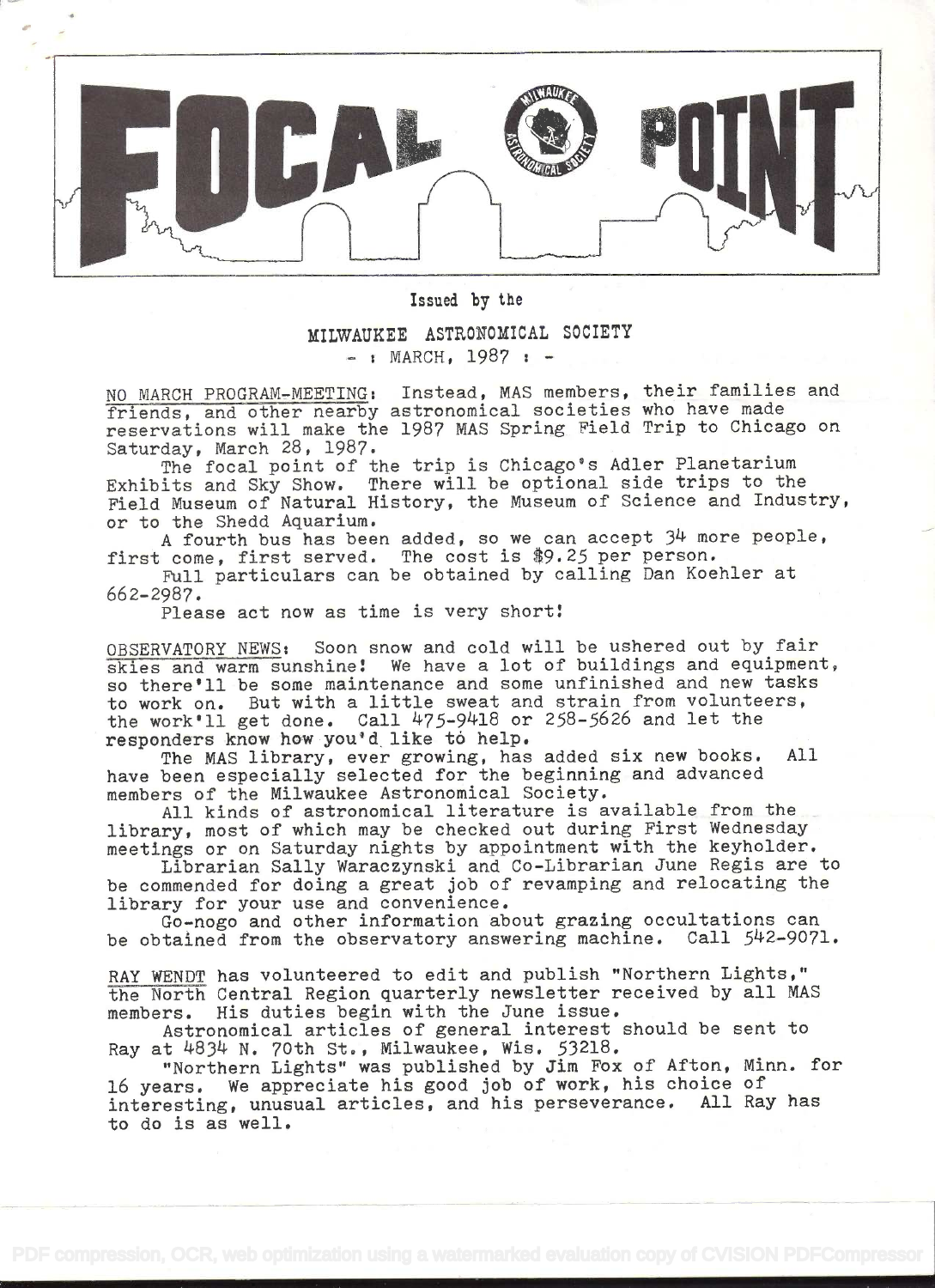TELESCOPE MAKING CLASS UPDATE

The MAS telescope making class is now a month old, and members are well into the construction of their telescopes. Of the group, 3 are making 6" scopes, 2 are making 8", one 10" and 2 12.5"! In addition, two 8" telescopes are being made for rental to members when they are fininshed by late spring. Information on rental of these instruments will be given in the near future. All participants are having a "blast" and are finding that making a telescope is fun, easy and inexpensive, but not cheap! As you read this, all members are finished with their mirror mounts, tubes, end rings, dobsonian boxes for the tube, and have ordered all optics & accessories. Good luck to all of them! May you all be future Messier and/or Herschel Club members!

## MESSIER & HERSCHEL CLUB ANNOUNCEMENTS ...

OBSERVER'S HANDBOOK: The MAS has a Messier-Club Observer's Handbook available FREE by sending a 8.5" by 11" SASE with 66 cents postage to: Lee Keith 1239B E. Randolph Ct., Milwaukee 53212. It contains numerous observing tips: dark adaptation, selecting an observing site, what magnification to use, and more! Other sections include 4 different methods to find those elusive Messier objects, and what to record about each object to get the coveted Messier Certificate! Lastly, there are finder charts for many objects and a sample observing log. Who could ask for more?!?!?!

Don't forget that when you complete the 107 object Messier list, you can begin on the challenging 400 object Herschel object list. If you complete it, you will be among a small group of observers (30) nationwide to complete such a feat!

MAS OBSERVER'S TUTORING SERVICE: Especially for new members, beginning or novice observers! An experienced member of the MAS will meet you either at the observatory or come to your home and show you anything you need to know about your telescope and observing Messier objects! Appointments can be made by calling Lee at 961-8752 (evenings) the day before you wish someone to come out; confirmation will be made the next day. Don't forget that the Amateur Astronomer's Series classes on telescopes and observing will be offered this spring; watch for class schedule! Not bad for \$30 dues, huh?

SEE YOUR "NORTHERN LIGHTS" NEWSLETTER for the Racine NCRAL convention which will take place April 25. Packets will be available at the March 28 Field Trip and at the April 17 general meeting.

SOMETHING NEW: Changes in the sky may not be too apparent to the casual naked-eye observer, but something is happening all the time. Now the big news is the discovery of a supernova, or exploding star, the brightest since the one discovered in Ophiuchus in 1604. According to MAS member John Geraci, the type 2 supernova is<br>located in the Large Magellanic Cloud about 150,000 light-years Its coordinates are (2000)  $5h35m5s/-57^016$ . It is not from earth. visible here. Brightness will peak at mag. 1 or 2. It will become a neutron star or a black hole. Fascinating!

FOR THE CURIOUS, a penumbral eclipse of the moon will happen Monday, April 13. The eclipse begins at 7:20 PM CDT and ends 11:18 PM CDT. Central U.S. will see the moon rise eclipsed. Since only 8/10 of the moon will enter the penumbra, only the edge of the moon will be slightly discolored. The moon will also pass about a degree from Spica.

 $-2-$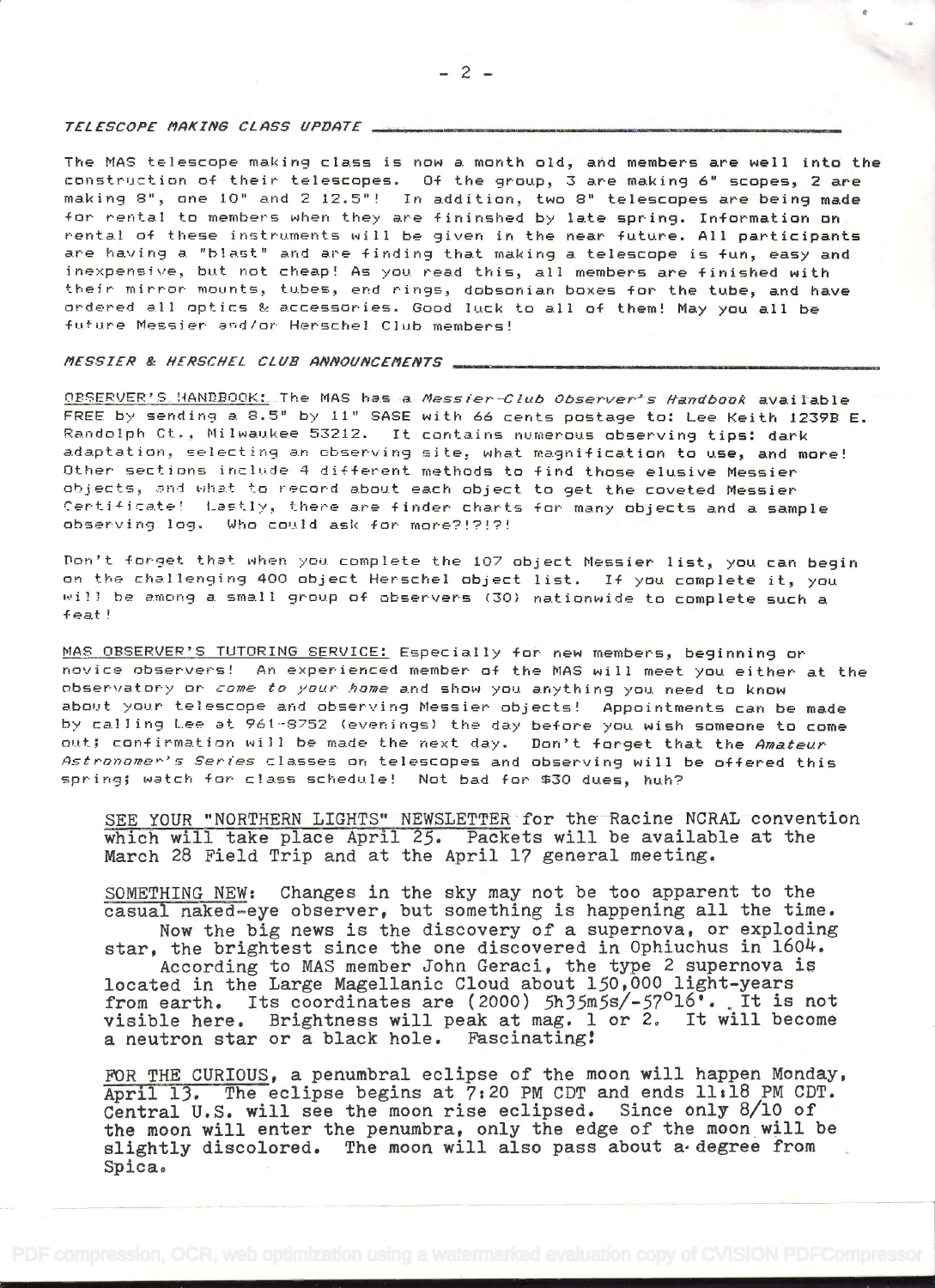BEST HERSCHEL OBJECTS: For those of you who wish to explore the Herschel<br>list, the following are the best of the spring objects for your veiwing pleasure. Spring is the "galaxy season" in astronomy, so be ready for a challange in finding other Milky Ways. Don't be daunted by the Herschel list, many of them are so briqht that you may wonder how Messier missed them.

| NGC.              |             | Coordinates  |            |                       |         |                                                                                                                                           |
|-------------------|-------------|--------------|------------|-----------------------|---------|-------------------------------------------------------------------------------------------------------------------------------------------|
| Number            |             | R.A.         |            | Dec.                  | Seeing  | Description (10" +/4.5 at 44x unless noted)                                                                                               |
| 3034              |             | 09h 52m      |            | $+69.56$ <sup>*</sup> | Avg.    | Bright, highly elongated, irreularities of<br>illumination noted. Beautiful!! [6" f/6; 36x]                                               |
| 3166              |             | $10h$ $11m$  |            | $+03.40'$             | V. Good | Fairly bright, small, very bright center with<br>elongated halo. Makes nice pair w/ NGC 3169.                                             |
| 3169              |             | 10h 12m      |            | $+03$ 43'             | V. Good | Fairly bright, but small; only slightly<br>elongated, fuzzy. Slightly brighter toward<br>center. Nice pair with NGC 3166.                 |
| 3184              |             | $10h$ $15m$  |            | $+41$ 40'             | V.Good  | Large, round, easily seen. Sensed some<br>uneveness. Reminds me of Owl Nebula, M97.                                                       |
| 3242              |             | $10h$ $22m$  |            | $-18$ 23'             | V.Good  | Large, bright, blue green with edges dimmer<br>& center brightest. Looks unevenly lit, some<br>patches darker. (197x)                     |
| 3379              |             | 10h 45m      |            | $+12$ 51'             | V. Good | Bright, round with very bright nucleus. Large<br>halo.                                                                                    |
| 3384              |             | 10h 46m      |            | $+12$ 54'             | V.Good  | Bright, fairly large, round with bright<br>nucleus & large halo.                                                                          |
| 3486              |             | 10h 58m      |            | $+29$ 15'             | V. Good | Large, round, easy to see, evenly lit.                                                                                                    |
| 3628              |             | $11h$ $18m$  |            | $+13.53$ <sup>*</sup> | Poor-   | Large, elongated, even illuminated. Nice!<br>(6" f/6; 36x)                                                                                |
| 4088              |             | 12h 03m      |            | $+50.49$              | Good    | Large, bright, lens shaped; of some uneven<br>brightness. Nice!                                                                           |
| 4147              |             | 12h 08m      | $+18$ 49'  |                       | Good    | Small but bright, seen in 9x60 finder. Some<br>resolution hinted and of irregular outline.                                                |
| 4490              |             | 12h 28m      | $+41$ 55'  |                       | Avg.    | Large, bright highly flattened. Slight<br>brightening toward center. Nice!                                                                |
| 4565              |             | $12h$ 34 $m$ | $+26$ 16'  |                       | Good    | VERY long & thin with nuclear buldge<br>prominent. Dark central dust lane glimpsed<br>with averted vision.                                |
| 4594<br>$M - 109$ |             | 12h 37m      | $-11, 21$  |                       | Fair    | In rich field. Very nice! Large halo, central<br>lane & dark lane seen with averted vision.<br>"Sombrero" shape glimpsed. Bright nucleus! |
| 4631              |             | $12h$ 40m    | $+32$ 49'  |                       | Fair    | WOW! Large, bright needle. Nuclear bulge<br>prominent. West side seems longer & thinner.<br>Faint star on north edge. Show this one!      |
| 4699.             |             | $12h$ 47m    | $-08, 24'$ |                       | Fair    | Small, very bright, very bright nucleus,<br>faint halo & arm extensions hinted; fuzzy<br>star.                                            |
| 5195              | $13h$ $28m$ |              | $+47.31$   |                       | Good    | Small, round with faint nucleus. Nice! 92x<br>Icompanion to M511                                                                          |

"Frank Roldan, the occultation recorder for the Society, has developed a new form for reporting regular occultations. This form should make it easier for observers to record their observations, while at the same time,<br>provide Frank with all the data he needs to prepare his reports for the<br>International Lunar Occultation Centre in Tokyo, Japan. The forms can be<br>fo you have any questions or comments about the form or, if you would like more information about the regular occultation observing program".

 $-3$   $-$